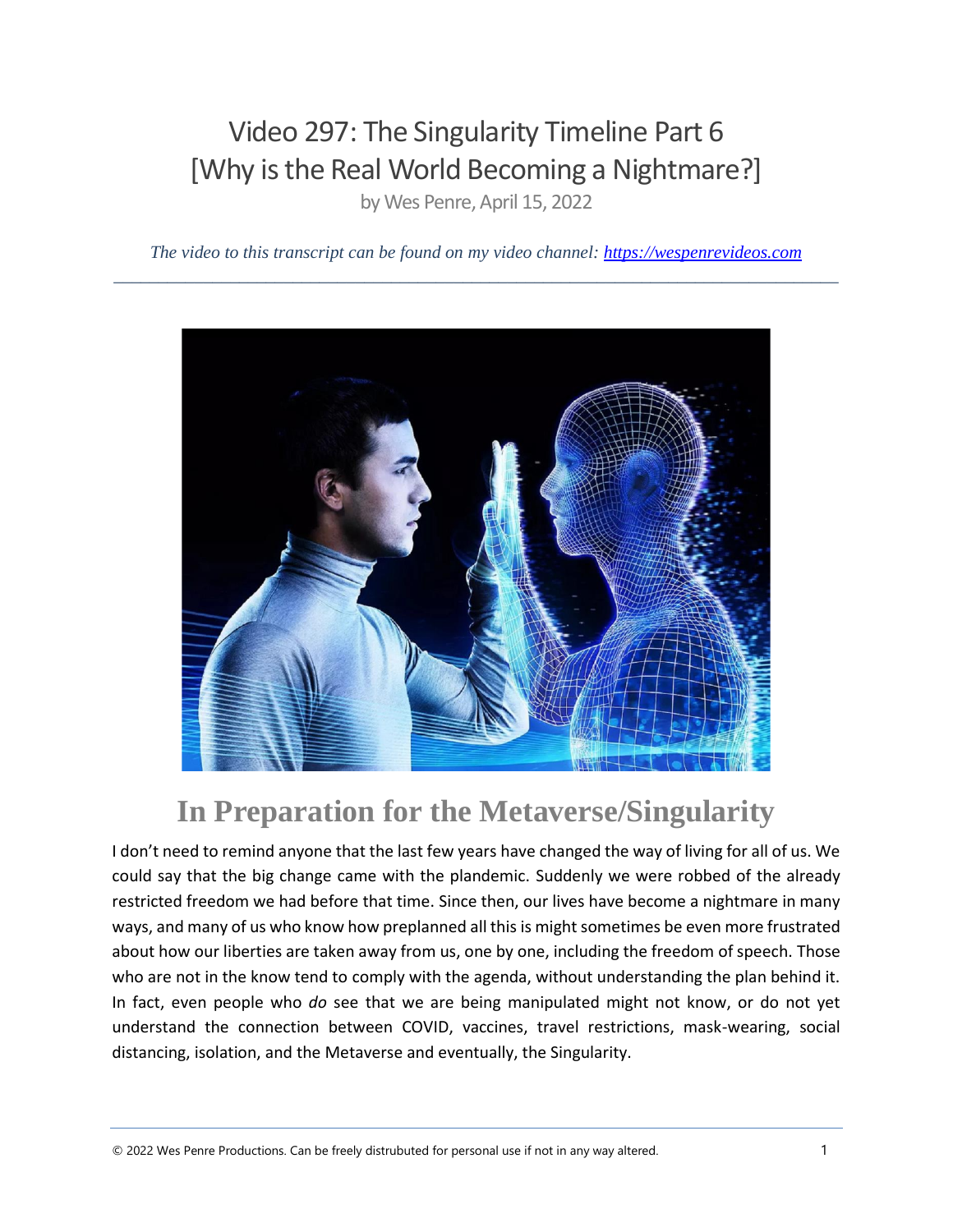Many people are very afraid in the Brave New World that has been artificially created for us by the Puppet Masters. The constant fearmongering and the repetition by mainstream media and other outlets go directly into people's subconscious, reactive minds. The world becomes a very dangerous place through the programming, and few realize it's all just an illusion that the mass consciousness solidifies with their collective fear. Thus, the illusion becomes real, and the Puppet Masters know this, of course. They understand the human collective mind very well.

Perhaps, the plandemic is eventually going to fade on the backburner, but things are never going to go back to the old "normal" again. We are in the beginning of a reset right now. Next on the menu after the virus and the vaccines was the conflict between Russia and Ukraine. More uncertainties and instabilities, creating more fear. I am sure many people are hoping that all these bad things will stop soon, but it's all by design, and the virus and the Russian invasion of Ukraine are highly connected they are just different phases of the same agenda, leading to a common goal—the Singularity. I keep stressing this because it's THE Agenda—all roads lead to Rome, and Rome is the Singularity.

When the physical world we live in becomes so restricted and scary that people don't want to go outside the door anymore, there is an escape—the Metaverse. When people no longer can make human connections in real life, the connections we need as humans will happen in the Metaverse. Perfect 3-D copies of ourselves in form of avatars will be the substitute for real human interaction we used to have in the physical world. With our soul energy, we will energize this avatar, and the avatar eventually becomes us. We, the physical humans, will be less and less important because in the Metaverse anything and everything is possible.

For years now, many people haven't been able to take their focus away from their smartphones, and when they go out to eat with friends or spouses, they often don't even interact, but are instead busy on their phones much of the time. When the dinner is over, they think they had a great evening together. This is where life has taken us, and we now think that is normal. Soon, it will be normal to be in the Metaverse all the time, too, and our interactions will happen there, while the physical body becomes more and more insignificant in the big scheme of things. People will soon wish they didn't have physical bodies and could completely live in the Metaverse. Sounds crazy? Just wait and see...

In the Metaverse, things are much safer than in the dangerous 3-D environment. In the Metaverse, there are no viruses, no vaccines, no travel restrictions. And if there are wars and your avatar is blown up, so what? There is no pain, and you can create a new one. You become immortal in the Metaverse, and there is little you need to fear, compared to the "outside world," which has been intentionally made into a very dangerous environment.

At least in the transition period, the physical bodies are needed to run the Meta avatars, so they will be kept alive with nanotechnology. Our bodies are needed until we have completely transferred our mind into the A.I. Cloud, which comprises the Metaverse, but started with the regular internet and smartphones. Even the Metaverse is just a step on the way.

© <sup>2022</sup> Wes Penre Productions. Can be freely distrubuted for personal use if not in any way altered. 2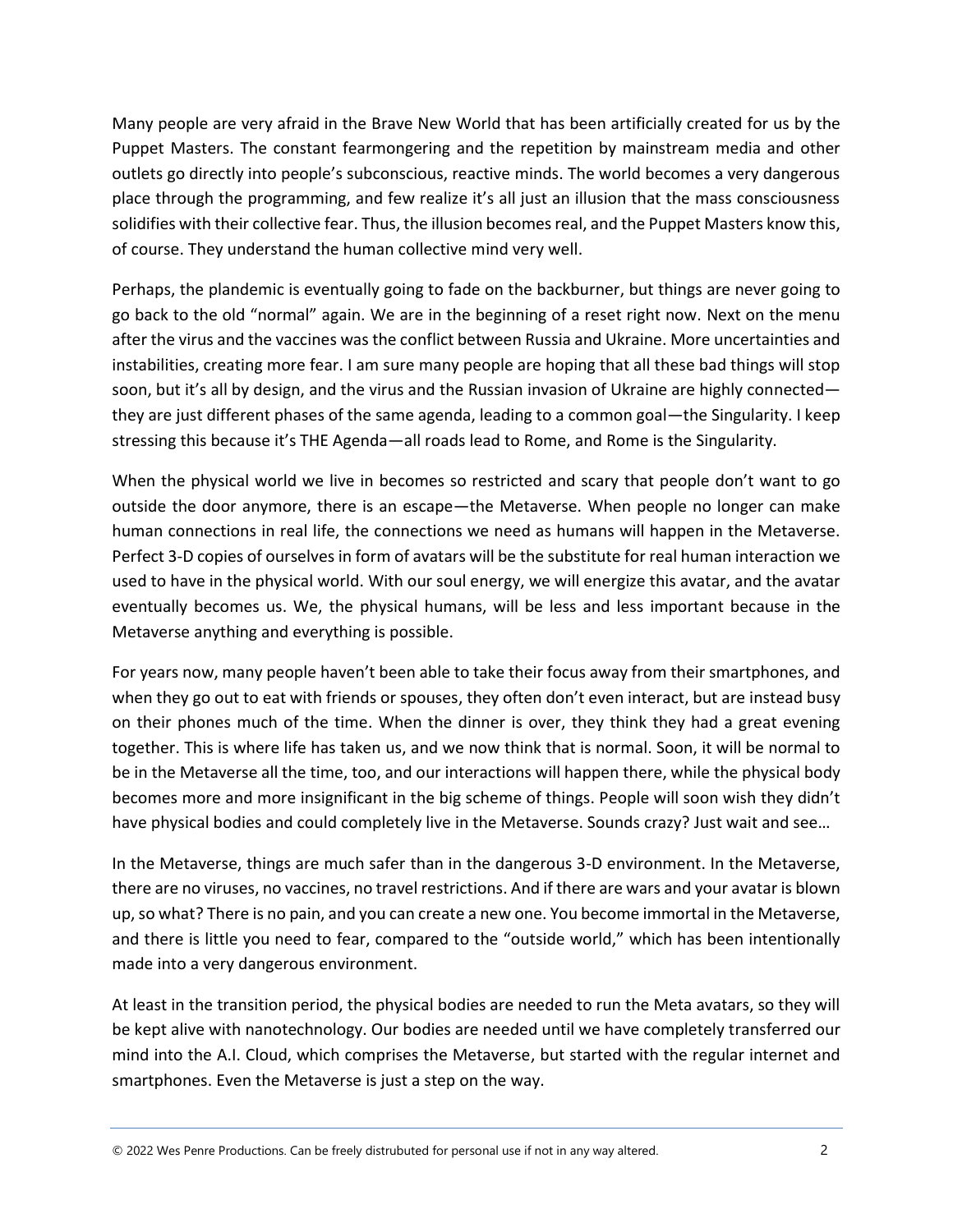# **They Want our Bodies!**

The Controllers want humankind to become constantly connected to the Metaverse, and with the risk of repeating myself, it is done through nanotech, which is just a logical continuation of quantum physics. You see, it's all connected. Who gave us the idea of quantum physics? Was it someone who got a sudden brilliant insight, or was it downloaded/channeled/funneled from beings in the astral so-called ETs?

These are all implanted ideas, one after the other. Certain intelligent humans/scientists are chosen as receivers of specific messages, driving the agenda forward, and most of these scientists may often even think it was their own insight. Humankind needed to know about quantum physics first before we could develop the Metaverse and the nanotech-based new human.

In 2016, Klaus Schwab of the World Economic Forum (WEF) said in an interview that they want everybody brain-chipped by 2026—that is the goal. On top of that, we know Elon Musk's goal, as well, to have humans brain-chipped to connect to his satellite system. Once all that is done, we will have the Matrix movies happening for real. There is eventually not going to be a way back to physical life again. The physical human bodies become batteries to energize the digital nano-world. I have often said the Controllers that are not of this world use us as batteries. Yes, they already do, but when the Singularity is finalized, we become the ultimate batteries, feeding the Metaverse with our soul energy. I wrote already in the Wes Penre Papers (WPP) that the Khan Kings (the ETs) want our bodies. This is what we are really talking about.

When this is accomplished, the plan to invade Orion will most likely be the next step, and it will be done in the nano-world, i.e., on a soul level and through the digital world.

# **Giving into Misery?**

For years, I have suggested we leave this Matrix/Kenoma through a hole in the Grid because this is not our world, and it will never be. The Spirited humans need to leave—the sooner the better. But while we're here, we have things we need to learn—most of it having to do with emotional healing and regaining Knowledge/Gnosis. We need to increase our soul vibrations through love and compassion and understanding. We need to let go of our attachments to this world, so we can leave without inner resistance that might become a barrier when it comes to leaving.

However—and this might perhaps sound like a contradiction—many spiritual researchers are of the mindset that everything in this world is evil and should therefore be avoided and rejected. But that is not what it means by getting rid of attachments. The way I see it, such a mindset is not high vibration. We are here to bring light into darkness, and we can't do that by repeating how bad everything is. Instead, just like on an overcast day, we are looking for some sunbeams finding their way through the clouds. While we are still incarnated here, it's a matter of finding these sunbeams

© <sup>2022</sup> Wes Penre Productions. Can be freely distrubuted for personal use if not in any way altered. 3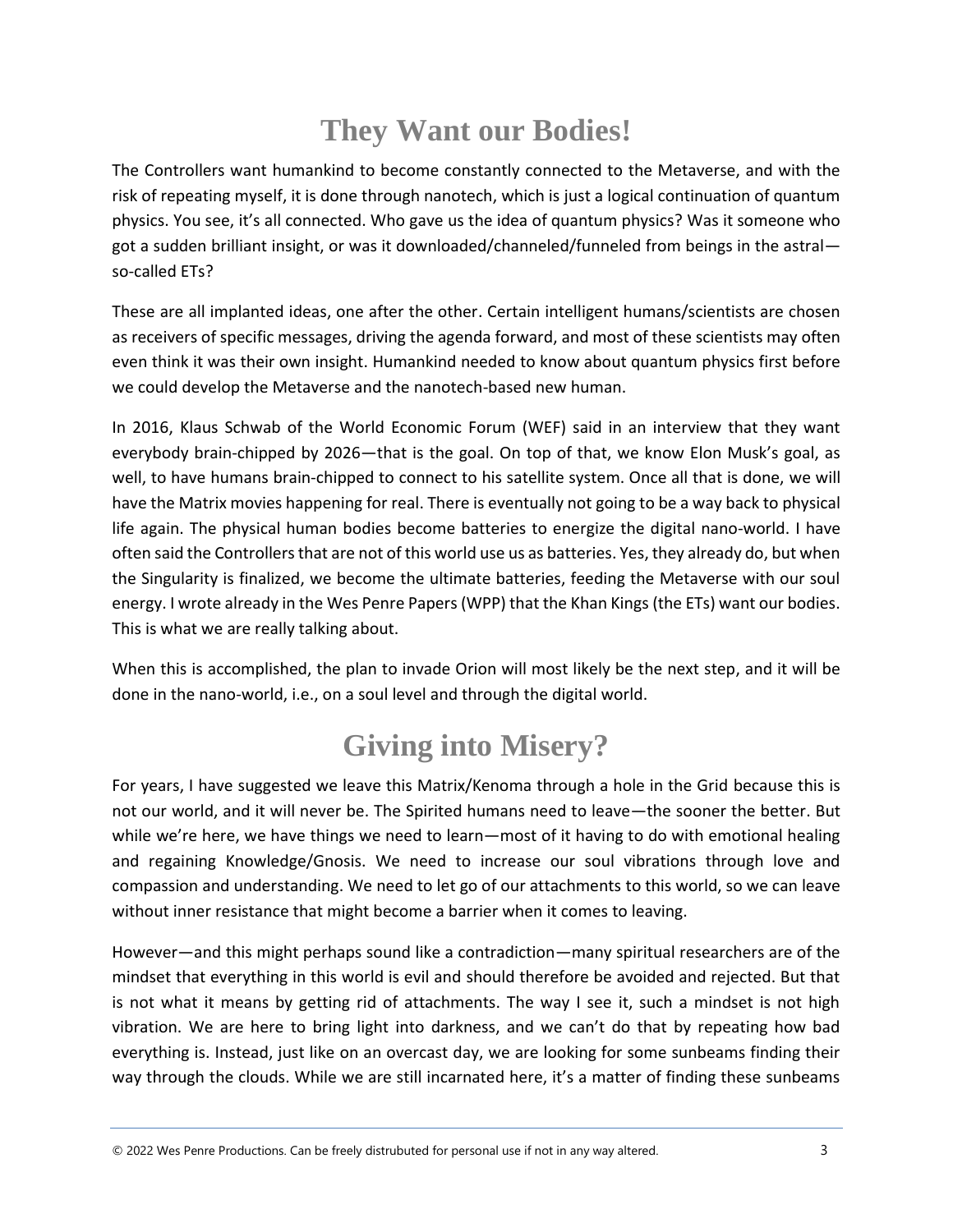and increasing joy and satisfaction despite all the negativity that is cast upon us daily. It's when we can do that we are really increasing our vibrations. We show that we are spiritual beings who can find joy and creativeness even in the harshest environments.

I have been working on this for some time now, and this is when the soul is really perking up, and the vibrations are increasing rapidly. Find the oases, find Nature, do something that excites you, and you will not only find joy within yourself, but you will also raise the frequency of those around you and the rest of the human soul group on a subquantum level. Get grounded in nature and raise your vibrations from there.

Also important—connect with people who are important to you, receive and give human touch and find the spiritual connection between you. In a world where human touch is being rejected and almost forbidden, we need to do the opposite. Connect, interact, and apply human touch something we all need, whether or not we realize it.

More on the Metaverse and the Singularity in upcoming videos in this series…

Please consider signing up on Patreon. Without your support, it's literally impossible to continue with these videos and articles. Patreon supporters are what makes this possible. So, if you like what you see and hear, please consider going to [patreon.com/wespenre](file:///C:/Users/wespe/Documents/YouTube%20Project/Transcripts%20WORD%20and%20PDF/patreon.com/wespenre) and sign up.

Here is a list of patrons who have agreed to being mentioned on my screen list—Tier 2 to Tier 4. Thank you for your dedicated contribution (see video screen).

Mark67az Naturalvet Sicily Vianne Justin Colberg r Salana Boro Dundaya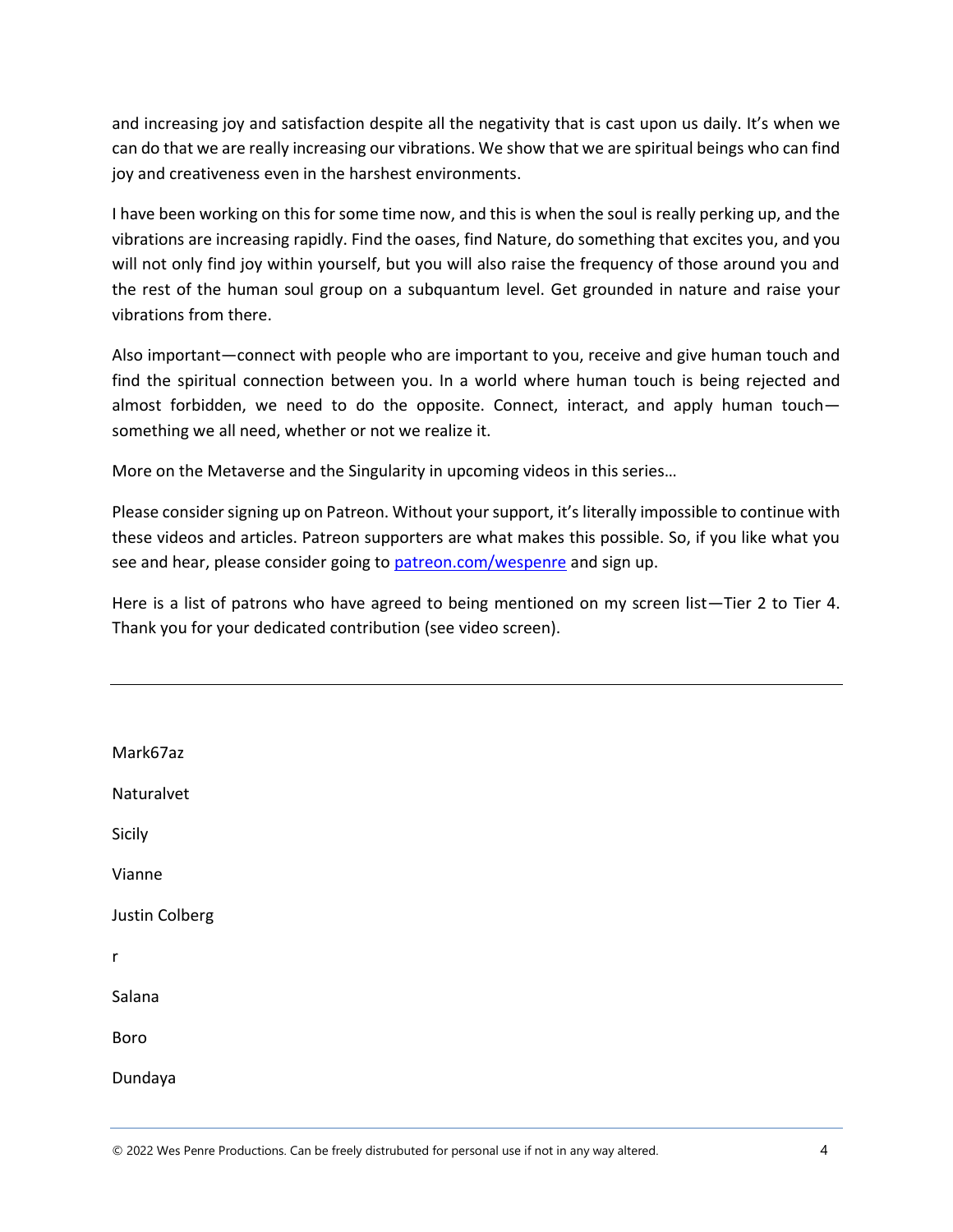**Siddheartha** 

Ariesgirl

aifwv

Ninotchka

z

AIF Ant Farm

Karen Tackett

Cheryl

MCMG

Andrew

#### S S

MikeO

Yohan Tengra

Lucy

Nadine&Jose

Higherground

Denise R.

Kim C.

Stranne

Conrad Nagel

Sovereign Spirit

vitalinfo

R3yn

Renerio Jose